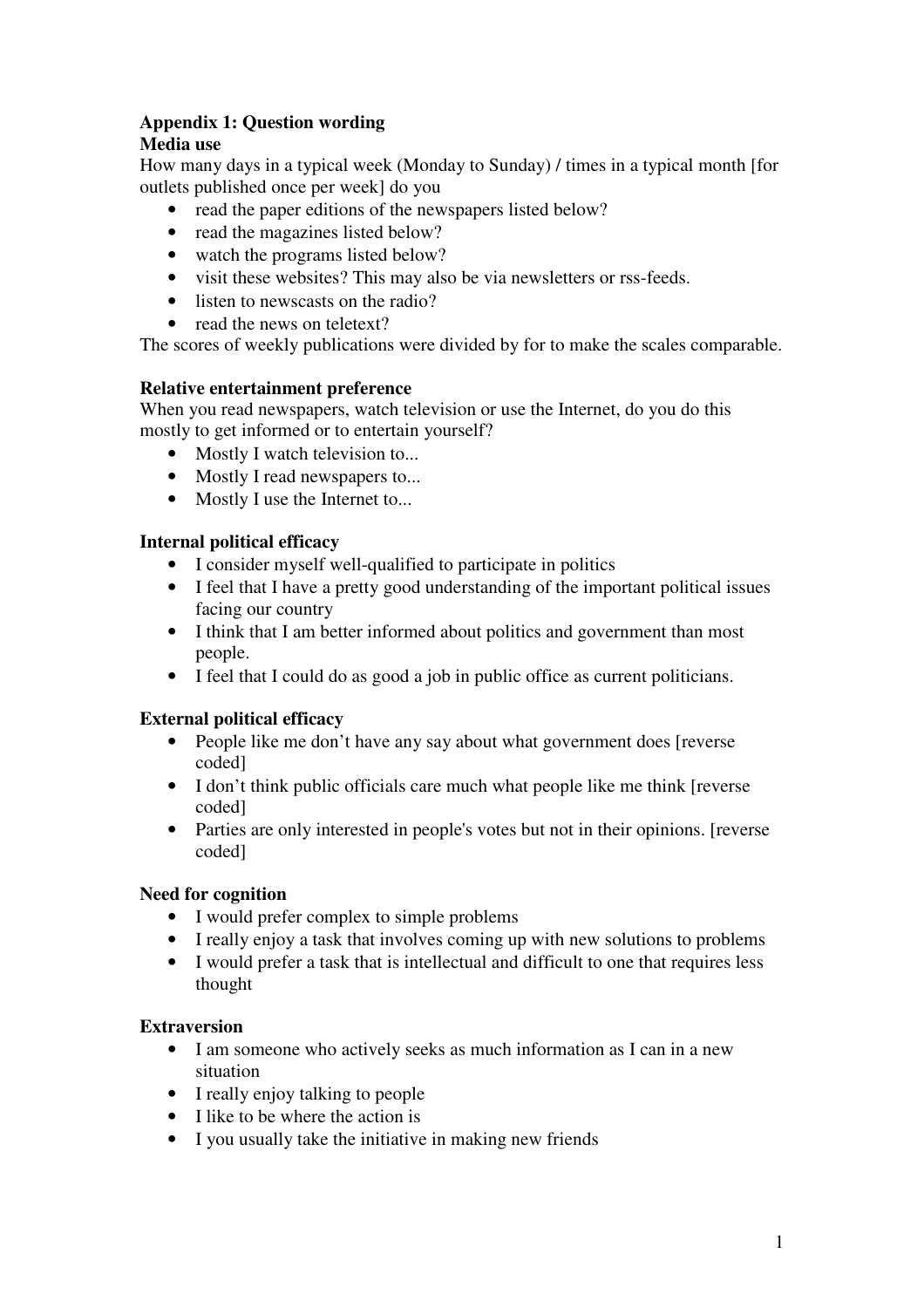#### **Appendix 2: Complete regression table.**

|                               | M <sub>0</sub> |        |             | M1         |        |             | M <sub>2</sub> |         |             |
|-------------------------------|----------------|--------|-------------|------------|--------|-------------|----------------|---------|-------------|
|                               | b              | se     | exp(b)      | b          | se     | exp(b)      | $\mathsf b$    | se      | exp(b)      |
| Cluster 2 - Regional users    |                |        |             |            |        |             |                |         |             |
| Lower Austria                 | $-0.62$        | 1.23   | 0.54        | $-0.7$     | 1.23   | 0.5         | $-0.62$        | 1.23    | 0.54        |
| Burgenland                    | $1.89+$        | 1.01   | 6.63        | $1.98 +$   | 1.02   | 7.21        | $2.03*$        | 1.02    | 7.58        |
| <b>Upper Austria</b>          | $-0.44$        | 1.23   | 0.64        | $-0.41$    | 1.23   | 0.66        | $-0.32$        | 1.23    | 0.73        |
| Styria                        | $5.39***$      | 0.72   | 220.28      | $5.56***$  | 0.72   | 259.4       | $5.72***$      | 0.72    | 306.21      |
| Carinthia                     | 4.80***        | 0.73   | 121.65      | $5.02***$  | 0.73   | 151.88      | $5.15***$      | 0.74    | 172.24      |
| Salzburg                      | $-11.59$       | 420.01 | $\mathbf 0$ | $-11.58$   | 461.44 | $\mathbf 0$ | $-12.18$       | 669.76  | $\mathbf 0$ |
| Tyrol                         | $1.68*$        | 0.84   | 5.37        | $1.82*$    | 0.85   | $6.2$       | $2.00*$        | 0.85    | 7.37        |
| Vorarlberg                    | 0.58           | 1.23   | 1.79        | 0.66       | 1.23   | 1.93        | 0.72           | 1.23    | 2.04        |
| Age                           |                |        |             | $0.05***$  | 0.01   | 1.05        | $0.04***$      | 0.01    | 1.05        |
| Education                     |                |        |             | 0.06       | 0.05   | 1.07        | 0.04           | 0.05    | 1.05        |
| Gender                        |                |        |             | 0.01       | 0.16   | 1.01        | $-0.17$        | 0.18    | 0.85        |
| Internal efficacy             |                |        |             |            |        |             | 0.11           | 0.08    | 1.11        |
| External efficacy             |                |        |             |            |        |             | $-0.05$        | 0.06    | 0.96        |
| Political interest            |                |        |             |            |        |             | 0.09           | 0.06    | 1.09        |
| Political orientation         |                |        |             |            |        |             | 0.05           | 0.04    | 1.06        |
| Entertainment preference (TV) |                |        |             |            |        |             | $-0.00$        | 0.03    | 1.00        |
| Entertainment preference (NP) |                |        |             |            |        |             | $-0.11*$       | 0.05    | 0.90        |
| Entertainment preference      |                |        |             |            |        |             |                |         |             |
| (Net)                         |                |        |             |            |        |             | $-0.02$        | 0.03    | 0.98        |
| Civic duty                    |                |        |             |            |        |             | $0.18**$       | 0.06    | 1.20        |
| Extraversion                  |                |        |             |            |        |             | $-0.08$        | 0.09    | 0.92        |
| Need for cognition            |                |        |             |            |        |             | $-0.08$        | 0.08    | 0.92        |
| Constant                      | $-5.07***$     | 0.71   |             | $-7.54***$ | 0.79   |             | $-7.98***$     | 1.03    |             |
| Cluster 3 - TV fans           |                |        |             |            |        |             |                |         |             |
| Lower Austria                 | 0.1            | 0.16   | 1.11        | 0.07       | 0.18   | 1.07        | 0.14           | 0.18    | 1.15        |
| Burgenland                    | 0.34           | 0.28   | 1.4         | $0.55+$    | 0.31   | 1.73        | $0.64*$        | 0.32    | 1.91        |
| Upper Austria                 | $-0.70***$     | 0.2    | $0.5\,$     | $-0.54*$   | 0.22   | 0.58        | $-0.50*$       | 0.22    | 0.60        |
| Styria                        | $-0.75**$      | 0.26   | 0.47        | $-0.46+$   | 0.27   | 0.63        | $-0.33$        | $-0.27$ | 0.72        |
| Carinthia                     | $-1.38***$     | 0.41   | 0.25        | $-1.03*$   | 0.42   | 0.36        | $-0.88*$       | 0.43    | 0.41        |
| Salzburg                      | $-0.16$        | 0.25   | 0.85        | 0.16       | 0.27   | 1.18        | 0.29           | 0.27    | 1.33        |
| Tyrol                         | $-0.24$        | 0.21   | 0.79        | 0.03       | 0.23   | 1.03        | 0.18           | 0.24    | 1.20        |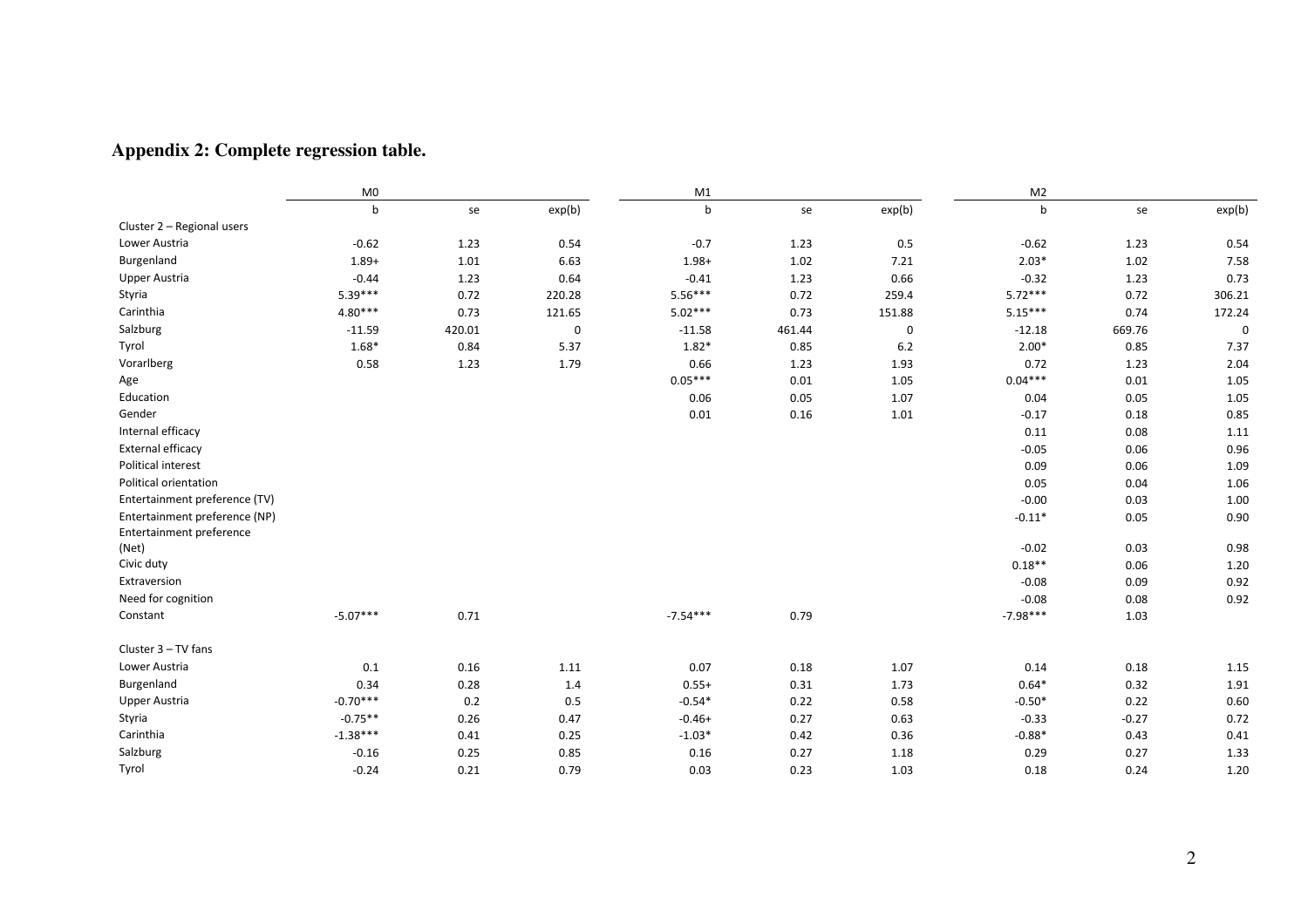| Vorarlberg                                                | $-0.48+$   | 0.28 | 0.62 | $-0.27$    | 0.31 | 0.76 | $-0.17$    | 0.31 | 0.85 |
|-----------------------------------------------------------|------------|------|------|------------|------|------|------------|------|------|
| Age                                                       |            |      |      | $0.07***$  | 0.00 | 1.08 | $0.07***$  | 0.00 | 1.07 |
| Education                                                 |            |      |      | $0.13***$  | 0.03 | 1.14 | $0.07+$    | 0.04 | 1.07 |
| Gender                                                    |            |      |      | $0.45***$  | 0.13 | 1.56 | $0.30*$    | 0.14 | 1.35 |
| Internal efficacy                                         |            |      |      |            |      |      | $-0.01$    | 0.06 | 0.99 |
| External efficacy                                         |            |      |      |            |      |      | 0.07       | 0.05 | 1.07 |
| Political interest                                        |            |      |      |            |      |      | $0.17***$  | 0.04 | 1.19 |
| Political orientation                                     |            |      |      |            |      |      | $-0.01$    | 0.03 | 0.99 |
| Entertainment preference (TV)                             |            |      |      |            |      |      | $-0.04$    | 0.02 | 0.96 |
| Entertainment preference (NP)<br>Entertainment preference |            |      |      |            |      |      | $-0.04$    | 0.03 | 0.96 |
| (Net)                                                     |            |      |      |            |      |      | $-0.02$    | 0.02 | 0.98 |
| Civic duty                                                |            |      |      |            |      |      | $0.15***$  | 0.05 | 1.16 |
| Extraversion                                              |            |      |      |            |      |      | 0.06       | 0.07 | 1.06 |
| Need for cognition                                        |            |      |      |            |      |      | 0.05       | 0.06 | 1.05 |
| Constant                                                  | $-1.12***$ | 0.11 |      | $-5.15***$ | 0.30 |      | $-6.36***$ | 0.58 |      |
| Cluster 4 - Tabloid readers                               |            |      |      |            |      |      |            |      |      |
| Lower Austria                                             | 0.23       | 0.17 | 1.26 | 0.19       | 0.18 | 1.21 | 0.27       | 0.18 | 1.31 |
| Burgenland                                                | $-0.03$    | 0.35 | 0.97 | 0.04       | 0.35 | 1.04 | 0.13       | 0.36 | 1.13 |
| <b>Upper Austria</b>                                      | $0.45**$   | 0.17 | 1.57 | $0.39*$    | 0.18 | 1.47 | $0.50**$   | 0.18 | 1.65 |
| Styria                                                    | $0.54**$   | 0.20 | 1.71 | $0.63**$   | 0.20 | 1.87 | $0.71***$  | 0.21 | 2.04 |
| Carinthia                                                 | 0.05       | 0.27 | 1.05 | 0.26       | 0.27 | 1.29 | 0.31       | 0.28 | 1.37 |
| Salzburg                                                  | 0.31       | 0.23 | 1.36 | $0.43+$    | 0.24 | 1.54 | $0.53*$    | 0.25 | 1.69 |
| Tyrol                                                     | 0.05       | 0.22 | 1.05 | 0.14       | 0.22 | 1.15 | 0.25       | 0.23 | 1.29 |
| Vorarlberg                                                | $-3.13**$  | 1.01 | 0.04 | $-3.12**$  | 1.02 | 0.04 | $-3.09**$  | 1.02 | 0.05 |
| Age                                                       |            |      |      | $0.04***$  | 0.00 | 1.05 | $0.04***$  | 0.00 | 1.04 |
| Education                                                 |            |      |      | $-0.17***$ | 0.04 | 0.84 | $-0.16***$ | 0.04 | 0.86 |
| Gender                                                    |            |      |      | $-0.07$    | 0.11 | 0.94 | $-0.08$    | 0.12 | 0.92 |
| Internal efficacy                                         |            |      |      |            |      |      | 0.01       | 0.05 | 1.01 |
| External efficacy                                         |            |      |      |            |      |      | $-0.04$    | 0.04 | 0.96 |
| Political interest                                        |            |      |      |            |      |      | $0.09*$    | 0.04 | 1.09 |
| Political orientation                                     |            |      |      |            |      |      | $0.10***$  | 0.03 | 1.11 |
| Entertainment preference (TV)                             |            |      |      |            |      |      | $-0.02$    | 0.02 | 0.98 |
| Entertainment preference (NP)<br>Entertainment preference |            |      |      |            |      |      | $-0.08**$  | 0.03 | 0.92 |
| (Net)                                                     |            |      |      |            |      |      | $0.08***$  | 0.02 | 1.08 |
| Civic duty                                                |            |      |      |            |      |      | $0.10**$   | 0.04 | 1.11 |
|                                                           |            |      |      |            |      |      |            |      |      |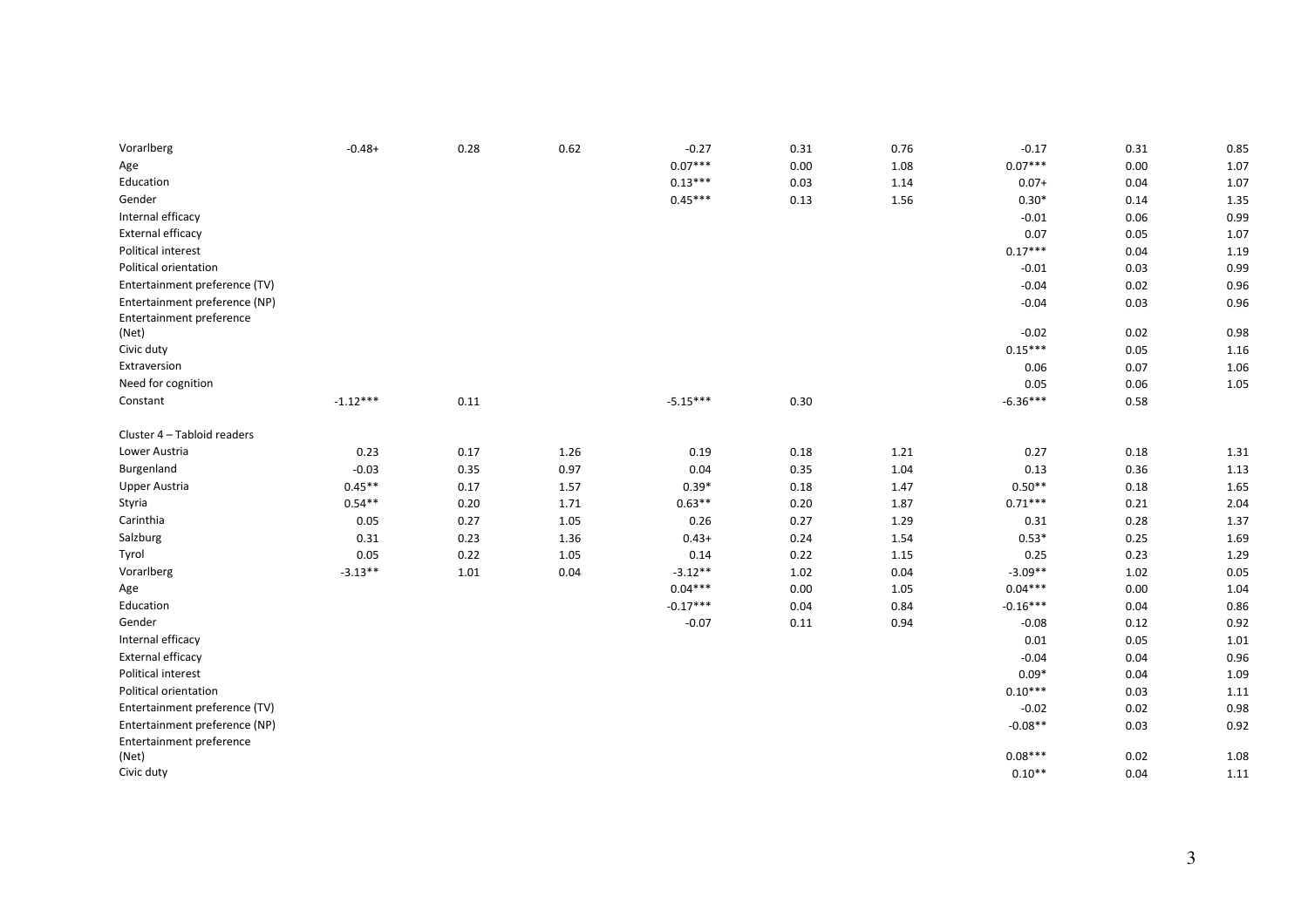| Extraversion                  |            |      |      |            |      |         | $0.11+$    | 0.06 | 1.12 |
|-------------------------------|------------|------|------|------------|------|---------|------------|------|------|
| Need for cognition            |            |      |      |            |      |         | $-0.12*$   | 0.05 | 0.88 |
| Constant                      | $-1.36***$ | 0.12 |      | $-2.70***$ | 0.24 |         | $-4.09***$ | 0.51 |      |
| Cluster 5 - Heavy users       |            |      |      |            |      |         |            |      |      |
| Lower Austria                 | $-0.08$    | 0.21 | 0.92 | $-0.11$    | 0.23 | 0.89    | $-0.09$    | 0.23 | 0.91 |
| Burgenland                    | $-0.06$    | 0.41 | 0.95 | 0.15       | 0.43 | 1.16    | 0.25       | 0.44 | 1.28 |
| Upper Austria                 | $0.37+$    | 0.20 | 1.45 | $0.45*$    | 0.22 | 1.57    | $0.43+$    | 0.22 | 1.54 |
| Styria                        | $-0.28$    | 0.28 | 0.75 | $-0.01$    | 0.30 | 0.99    | $-0.00$    | 0.30 | 1.00 |
| Carinthia                     | $-0.07$    | 0.32 | 0.94 | 0.31       | 0.34 | 1.36    | 0.28       | 0.35 | 1.33 |
| Salzburg                      | 0.25       | 0.28 | 1.29 | $0.60*$    | 0.30 | 1.82    | $0.70*$    | 0.30 | 2.02 |
| Tyrol                         | $-1.06**$  | 0.37 | 0.35 | $-0.81*$   | 0.39 | 0.44    | $-0.73+$   | 0.39 | 0.48 |
| Vorarlberg                    | $-0.55$    | 0.38 | 0.57 | $-0.38$    | 0.40 | 0.68    | $-0.42$    | 0.40 | 0.66 |
| Age                           |            |      |      | $0.08***$  | 0.01 | 1.09    | $0.08***$  | 0.01 | 1.08 |
| Education                     |            |      |      | $-0.06$    | 0.04 | 0.95    | $-0.08+$   | 0.05 | 0.92 |
| Gender                        |            |      |      | 0.18       | 0.15 | $1.2\,$ | 0.07       | 0.16 | 1.07 |
| Internal efficacy             |            |      |      |            |      |         | 0.06       | 0.07 | 1.06 |
| External efficacy             |            |      |      |            |      |         | 0.03       | 0.05 | 1.03 |
| Political interest            |            |      |      |            |      |         | $0.18***$  | 0.05 | 1.19 |
| Political orientation         |            |      |      |            |      |         | 0.03       | 0.03 | 1.03 |
| Entertainment preference (TV) |            |      |      |            |      |         | $-0.09**$  | 0.03 | 0.91 |
| Entertainment preference (NP) |            |      |      |            |      |         | $-0.06$    | 0.04 | 0.95 |
| Entertainment preference      |            |      |      |            |      |         |            |      |      |
| (Net)                         |            |      |      |            |      |         | 0.02       | 0.03 | 1.02 |
| Civic duty                    |            |      |      |            |      |         | $-0.06$    | 0.05 | 0.95 |
| Extraversion                  |            |      |      |            |      |         | $0.32***$  | 0.08 | 1.38 |
| Need for cognition            |            |      |      |            |      |         | $-0.22***$ | 0.07 | 0.80 |
| Constant                      | $-1.74***$ | 0.14 |      | $-5.49***$ | 0.36 |         | $-5.93***$ | 0.66 |      |
| Cragg-Uhler Pseudo-R2         | .304       |      |      | .449       |      |         | .492       |      |      |
| ∆Pseudo-R2                    |            |      |      | $.145***$  |      |         | $.043***$  |      |      |

+ p<0.10, \* p<0.05, \*\* p<0.01, \*\*\* p<0.001

N=2829. Reference cluster is Cluster 1 (occasional users). State of residence: Reference category is Vienna.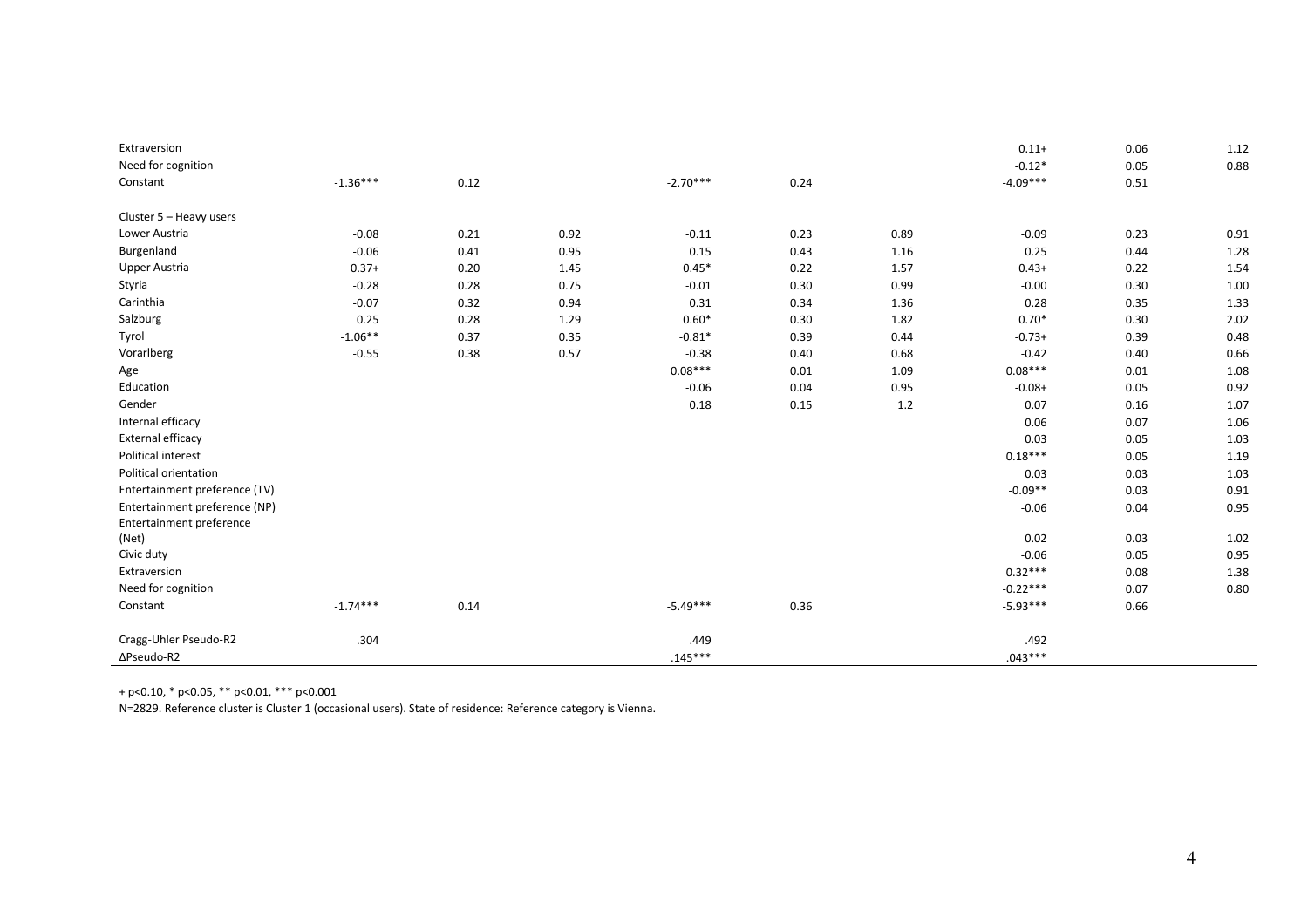| Cluster                                |              |                | Reference cluster |            |                    |
|----------------------------------------|--------------|----------------|-------------------|------------|--------------------|
| Predictor                              | $\mathbf{1}$ | $\overline{2}$ | 3                 | 4          | 5                  |
|                                        | percent      | percent        | percent           | percent    | percent            |
|                                        | change of    | change of      | change of         | change of  | change of          |
|                                        | odds         | odds           | odds              | odds       | odds               |
| 1 Occasional users                     |              |                |                   |            |                    |
| Lower Austria                          |              |                |                   |            |                    |
| Burgenland                             |              | $-86.8$        | $-47.5$           |            |                    |
| <b>Upper Austria</b>                   |              |                | $+65.6$           | $-39.4$    |                    |
| Styria                                 |              | $-99.7$        | $-50.9$           |            |                    |
| Carinthia                              |              | $-99.4$        | $+142.2$          |            |                    |
| Salzburg                               |              |                |                   | $-40.9$    | $-50.5$            |
| Tyrol                                  |              | $-86.4$        |                   |            |                    |
| Vorarlberg                             |              |                |                   | $+2091.6$  |                    |
| Age                                    |              | $-4.4$         | $-6.4$            | $-4.1$     | $-7.6$             |
| Education                              |              |                |                   | $+16.9$    |                    |
| Gender (m=1)                           |              |                | $-25.7$           |            |                    |
| Internal efficacy                      |              |                |                   |            |                    |
| External efficacy                      |              |                |                   |            |                    |
| Political interest                     |              |                | $-15.8$           | $-8.5$     | $-16.1$            |
| Pol. orientation                       |              |                |                   | $-9.6$     |                    |
| Entert. pref. (TV)                     |              |                |                   |            | $+9.8$             |
| Entert. pref. (NP)                     |              |                |                   | $+8.8$     |                    |
| Entert. pref. (Net)                    |              |                |                   | $-7.7$     |                    |
| Civic duty                             |              | $-16.7$        | $-13.7$           | $-9.6$     |                    |
| Extraversion                           |              |                |                   |            | $-27.6$            |
| Need for cognition                     |              |                |                   | $+13.2$    | $+25.0$            |
| 2 Regional users                       |              |                |                   |            |                    |
| Lower Austria                          |              |                |                   |            |                    |
| Burgenland                             | $+658.4$     |                |                   |            |                    |
| Upper Austria                          |              |                |                   |            |                    |
| Styria                                 | $+30521.1$   |                | $+42483.7$        | $+14937.9$ | $+30566.6$         |
| Carinthia                              | $+17123.7$   |                | $+41610.9$        | $+1246.6$  | $+1286.7$          |
| Salzburg                               |              |                |                   |            |                    |
| Tyrol                                  | $+636.8$     |                | $+513.5$          | $+471.2$   | $+1435.0$          |
| Vorarlberg                             |              |                |                   | $+4380.1$  |                    |
| Age                                    | $+4.6$       |                | $-2.1$            |            | $-3.4$             |
| Education                              |              |                |                   | $+21.9$    |                    |
| Gender                                 |              |                | $-37.1$           |            |                    |
| Internal efficacy                      |              |                |                   |            |                    |
| External efficacy                      |              |                |                   |            |                    |
| Political interest<br>Pol. orientation |              |                |                   |            |                    |
| Entert. pref. (TV)                     |              |                |                   |            | $+9.7$             |
| Entert. pref. (NP)                     |              |                |                   |            |                    |
|                                        | $-10.4$      |                |                   |            |                    |
| Entert. pref. (Net)<br>Civic duty      |              |                |                   | $-9.6$     |                    |
| Extraversion                           | $+20.0$      |                |                   |            | $+26.9$<br>$-33.1$ |
|                                        |              |                |                   |            |                    |
| Need for cognition<br>3 TV fans        |              |                |                   |            |                    |
| Lower Austria                          |              |                |                   |            |                    |
| Burgenland                             | $+90.5$      |                |                   |            |                    |
| Upper Austria                          | $-39.6$      |                |                   | $-63.4$    | $-60.7$            |
| Styria                                 |              | $-99.8$        |                   | $-64.7$    |                    |
|                                        |              |                |                   |            |                    |

# **Appendix 3: Between-cluster comparisons**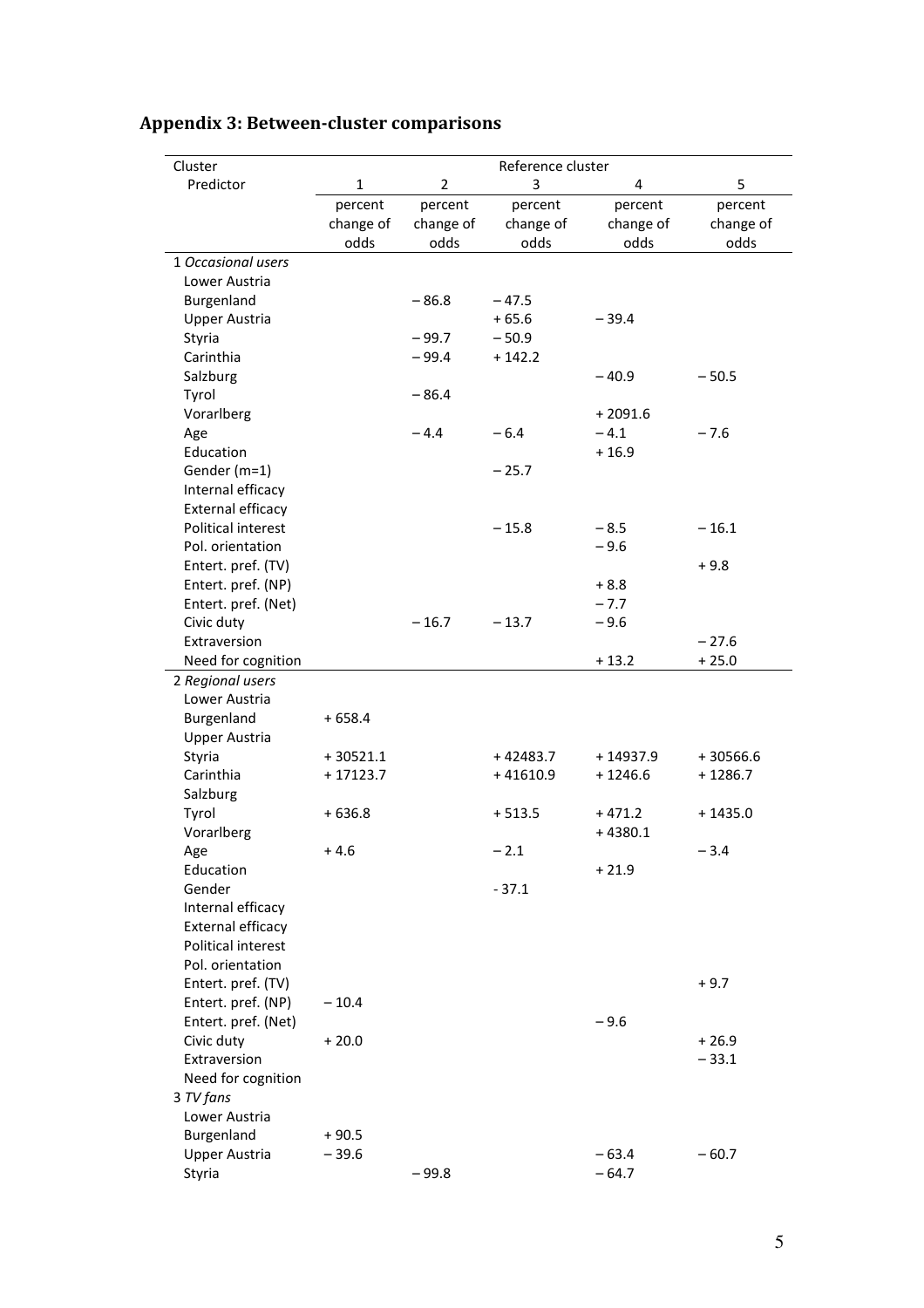| Carinthia            | $-58.7$  | $-99.8$ |          | $-69.8$   | $-68.9$  |
|----------------------|----------|---------|----------|-----------|----------|
| Salzburg             |          |         |          |           |          |
| Tyrol                |          | $-83.7$ |          |           | $+150.2$ |
| Vorarlberg           |          |         |          | $+1755.6$ |          |
| Age                  | $+6.8$   | $+2.1$  |          | $+2.4$    | $-1.3$   |
| Education            |          |         |          | $+24.8$   | $+15.6$  |
| Gender               | $+34.7$  | $+58.9$ |          | $+45.9$   |          |
| Internal efficacy    |          |         |          |           |          |
| External efficacy    |          |         |          | $+11.2$   |          |
| Political interest   | $+18.8$  |         |          |           |          |
| Pol. orientation     |          |         |          | $-10.4$   |          |
| Entert. pref. (TV)   |          |         |          |           |          |
| Entert. pref. (NP)   |          |         |          |           |          |
| Entert. pref. (Net)  |          |         |          | $-9.6$    |          |
| Civic duty           | $+16.2$  |         |          |           | $+22.9$  |
| Extraversion         |          |         |          |           | $-23.4$  |
| Need for cognition   |          |         |          | $+19.0$   | $+31.4$  |
| 4 Tabloid readers    |          |         |          |           |          |
| Lower Austria        |          |         |          |           |          |
| Burgenland           |          |         |          |           |          |
| <b>Upper Austria</b> | $+65.0$  |         | $+173.1$ |           |          |
| Styria               | $+103.6$ | $-99.3$ | $+183.2$ |           | $+103.9$ |
| Carinthia            |          | $-99.2$ | $+231.1$ |           |          |
| Salzburg             | $+69.3$  |         |          |           |          |
| Tyrol                |          | $-82.5$ |          |           | $+168.7$ |
| Vorarlberg           | $-95.4$  | $-97.8$ | $-94.6$  |           | $-93.1$  |
| Age                  | $+4.3$   |         | $-2.4$   |           | $-3.7$   |
| Education            | $-14.5$  | $-18.0$ | $-19.9$  |           |          |
| Gender               |          |         | $-31.5$  |           |          |
| Internal efficacy    |          |         |          |           |          |
| External efficacy    |          |         | $-10.2$  |           |          |
| Political interest   | $+9.3$   |         |          |           |          |
| Pol. orientation     | $+10.6$  |         | $+11.6$  |           |          |
| Entert. pref. (TV)   |          |         |          |           | $+7.3$   |
| Entert. pref. (NP)   | $-8.1$   |         |          |           |          |
| Entert. pref. (Net)  | $+8.4$   | $+10.6$ | $+10.7$  |           | $+6.5$   |
| Civic duty           | $+10.6$  |         |          |           | $+17.0$  |
| Extraversion         |          |         |          |           | $-18.9$  |
| Need for cognition   | $-11.6$  |         | $-16.0$  |           |          |
| 5 Heavy users        |          |         |          |           |          |
| Lower Austria        |          |         |          |           |          |
| Burgenland           |          |         |          |           |          |
| <b>Upper Austria</b> |          |         | $+154.8$ |           |          |
| Styria               |          | $-99.7$ |          | $-51.0$   |          |
| Carinthia            |          |         |          |           |          |
|                      |          | $-99.2$ | $+221.8$ |           |          |
| Salzburg             | $+102.0$ |         |          |           |          |
| Tyrol                |          | $-93.5$ | $-60.0$  | $-62.8$   |          |
| Vorarlberg           |          |         |          | $+1344.9$ |          |
| Age                  | $+8.2$   | $+3.5$  | $+1.3$   | $+3.8$    |          |
| Education            |          |         | $-13.5$  |           |          |
| Gender               |          |         |          |           |          |
| Internal efficacy    |          |         |          |           |          |
| External efficacy    |          |         |          |           |          |
| Political interest   | $+19.2$  |         |          |           |          |
| Pol. orientation     |          |         |          |           |          |
| Entert. pref. (TV)   | $-9.0$   | $-8.9$  |          | $-6.8$    |          |
| Entert. pref. (NP)   |          |         |          |           |          |